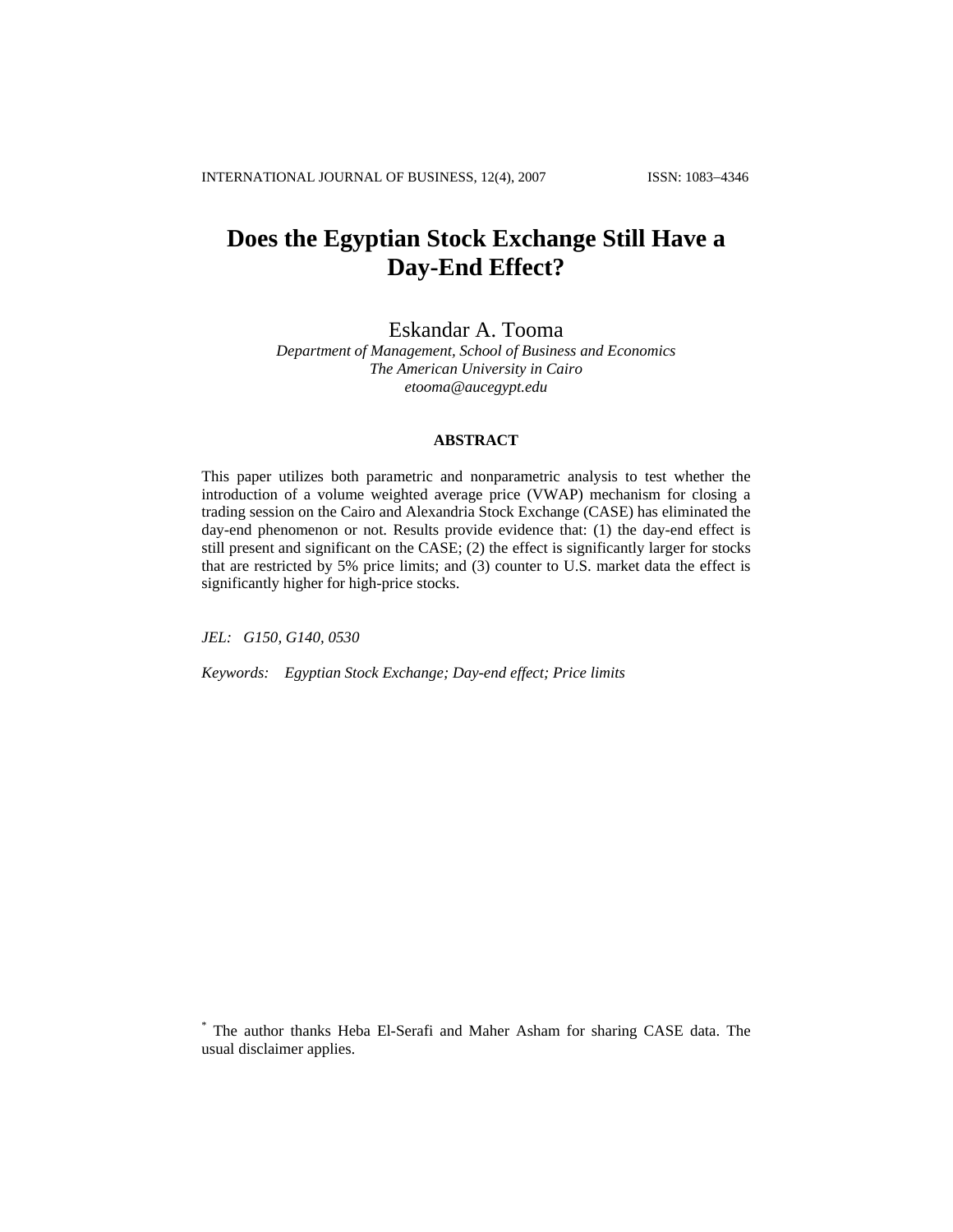462 Tooma

#### **I. INTRODUCTION**

This article tests the presence of a day-end effect on the Cairo and Alexandria Stock Exchange (CASE). There, in an effort to mitigate such a phenomenon, a daily volume weighted average price (VWAP) mechanism was imposed in 1998 to act as the closing price of all listed securities. We compare intraday price behavior during the day with the behavior at closing. We find clear and robust evidence that the VWAP mechanism has not mitigated the day-end effect on the CASE.

The day-end effect has been documented across a number of exchanges. Harris (1986, 1989) and Wood, McInish and Ord (1985) show abnormally large returns associated with the last transaction of trading day on the New York Stock Exchange (NYSE). The pattern is also observed on the Toronto Stock Exchange (TSE) (McInish and Wood 1990), the American Stock Exchange (AMEX) (Gosnell 1995), the Hong Kong Stock Exchange (HKSE) (Cheung 1995) and the Paris Bourse (Michayluk and Sanger 2006). The NYSE, TSE and AMEX are all specialists markets while the HKSE and the Paris Bourse are essentially electronic communication networks (ECN), with multiple competing dealers and electronic display books.

Previous studies have offered several explanations for the day-end-effect. Harris (1989) and Porter (1992) attribute a portion of the effect to the tendency to move from bid to ask price at the close. Michayluk and Sanger (2006) comment on that by saying that "even if a shift from bid the ask price could explain the entire day-end anomaly, this would merely beg the question of why the shift occurs" (p. 132).

Other studies have tackled the day-end anomaly from a price manipulation angle. Cushing and Madhavan (2000) find an increase in volume and volatility for the Russell 1000 index constituent stocks toward market closure, and they attribute this effect to window dressing by institutions. Michayluk and Sanger (2006) study the day-end effect on the Paris Bourse and find that the anomaly is present and is double the magnitude found in the U.S., and attribute their findings to trading conducted by registered dealers (market makers).

The CASE invites analysis of the day-end effect because of its unique distinction from all the markets that were studied before. First, the market is an order-driven market that does not utilize designated market makers, registered dealers or specialists. Investors issue orders that are posted on large screens and during regular trading orders are matched approximately every five minutes to determine the equilibrium prices.

Second, on the CASE more liquid stocks trade freely with no daily price limit imposition. Less liquid stocks are subject to trading halts if their prices move by  $a \pm 5\%$ from the previous days' closing price. By comparing day-end returns for stocks trading under both regimes, we examine whether the presence of price limits would further enhance the day-end effect. Such a comparison is indeed essential, since microstructure literature provides evidence that price limits exert a magnet effect on prices (See Tooma, 2006; Cho et al, 2003; and Berkman and Steenbeek, 1998).

Finally, the CASE has a very tight fixed tick size of (one piaster). Previous studies have found that fixed tick sizes pronounce the day-end anomaly in low-price stocks. The CASE data further investigates this finding.

The results of this paper indicate that: (1) the day-end effect is present and significant on the CASE; (2) the effect is significantly larger for stocks that are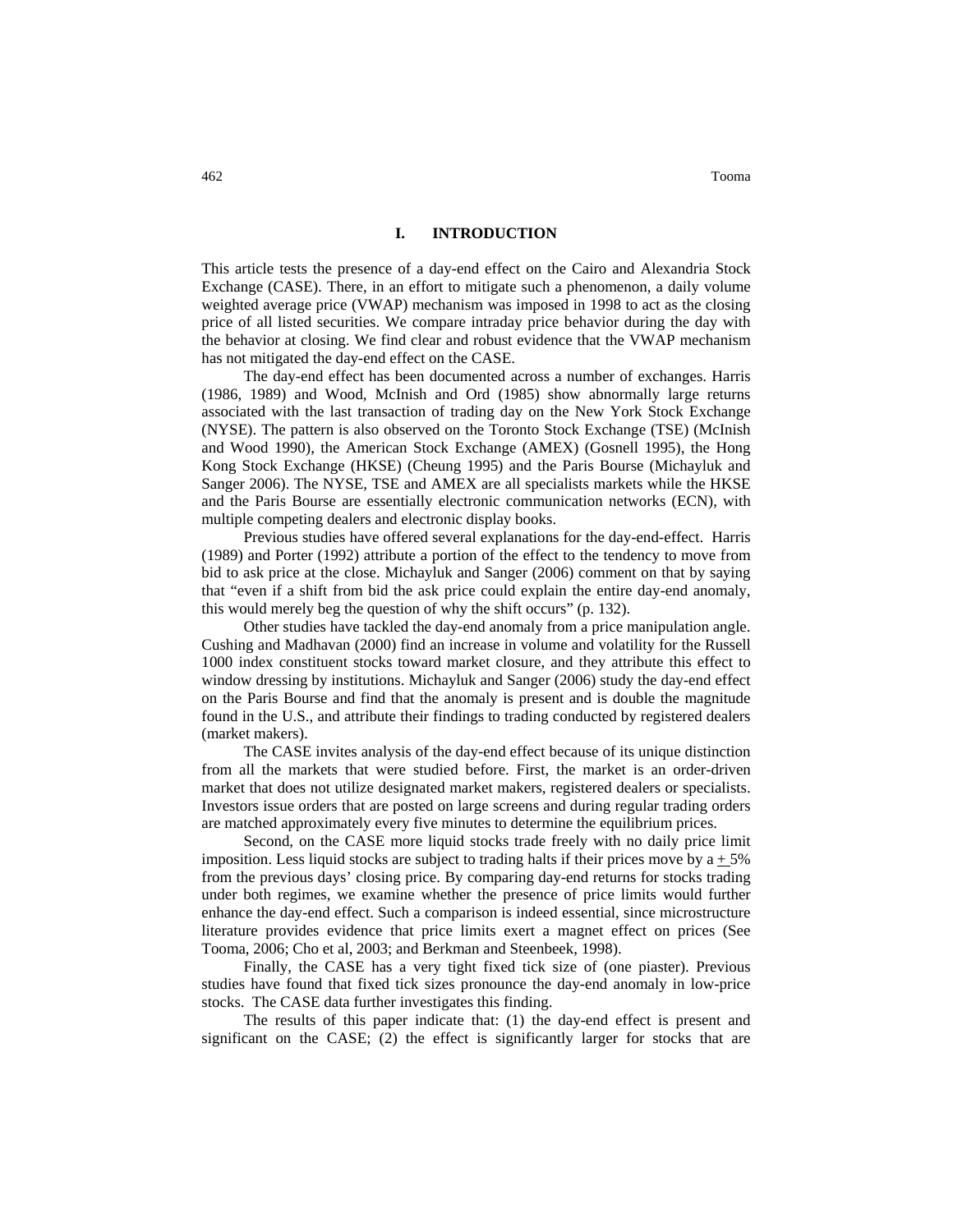restricted by 5% price limits; and (3) counter to U.S. market data the effect is significantly higher for high-price stocks.

The rest of this paper is organized as follows. Section II provides an overview of the Cairo and Alexandria Stock Exchange. The data employed is described in Section III. Section IV presents our empirical results and Section V concludes.

# **II. AN OVERVIEW OF THE CAIRO AND ALEXANDRIA STOCK EXCHANGE**

The CASE is one of the oldest exchanges in the world and it dates as far back as the era of British colonial rule. As a matter of fact, during the early twentieth century the CASE was one of the world's largest and most active stock exchanges. However, the market was marginalized by Nasser's government and kept in an inoperable status till its revival in 1992.

Alongside the revival of the CASE, major regulatory changes have been put in place to complete the organizational framework of the Egyptian Capital Market. The CASE is regulated by the Capital Market Authority (CMA) established under Law 95 for the year 1992. The CMA is responsible for the issuance of licenses to all financial intermediaries including the Misr Settlement and Clearing Depository Registry (MSCDR) the clearing house. The CMA is also responsible for the revision of Law 95 and its executive regulation in a way that achieves its statutory objectives of promoting efficiency and transparency in the market. Aly et al (2004) and MohieEldin and Sourial (2000) provide a comprehensive coverage on the Egyptian Capital Market structure and organization.

The CASE is an order-driven market that does not utilize designated market makers. Investors issue orders that are posted on a large screen. During regular trading hours, from 11:30 a.m. to 3:30 p.m., Sunday through Thursday, orders are matched approximately every five minutes to determine equilibrium prices. The closing price for the session is the VWAP of all matched transaction for the day.

Total market capitalization on the CASE was approximately L.E. 456 billion (or roughly \$79.3 billion<sup>1</sup>) in December 2005. Table 1 provides summary statistics of the market and its evolution from 2000-2005. Like many other emerging markets, CASE has a relatively small set of companies dominating. The 100 most actively traded companies, out of 650 listed, account for 83% of total market capitalization, 85% of trading by volume, and 92% of trading by value.

#### **III. DATA AND METHODOLOGY**

Inline with other microstructure papers, namely, Michayluk and Sanger (2006), we examine intraday transactions and quotes for firms continuously listed from January 2005 through December 2005. There are 1,227,967 quotes and 823,000 trades for 100 firms over a 247-trading-day sample period. For each reported trade our database includes the transaction price, number of shares traded and time of the trade.

Table 2 shows descriptive statistics for the total sample and for the two subsamples based on whether the firm is under the price limit rule or not. Share prices and firm size are determined at the beginning of the sample period and are averaged across firms. All trading related activity variables are first averaged across 247 days for each firm and then across firms.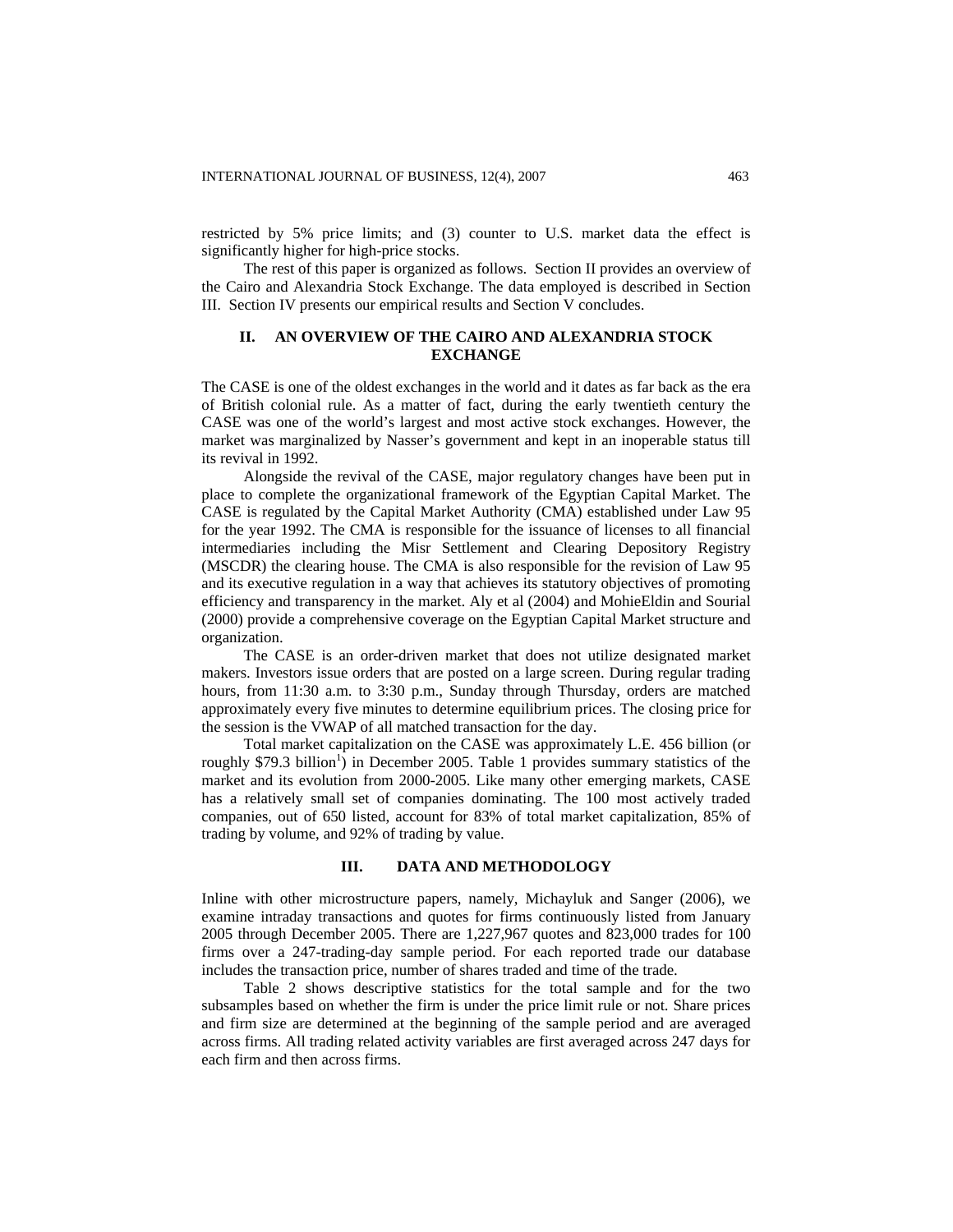464 Tooma

| Indicators                                       | 2002   | 2003   | 2004   | 2005    |
|--------------------------------------------------|--------|--------|--------|---------|
| Total Volume (m)                                 | 904    | 1,422  | 2,435  | 5,310   |
| Volume of Listed Securities                      | 707    | 1,202  | 1,786  | 4,199   |
| Volume of Unlisted Securities                    | 197    | 221    | 648    | 1,112   |
| Total Value Traded (LE m)                        | 34,176 | 27,764 | 42,764 | 160,635 |
| Value Traded (Listed Securities)                 | 25,799 | 23,000 | 36,142 | 150,924 |
| Value Traded (Unlisted Securities)               | 8,377  | 4,764  | 6,233  | 9,711   |
| <b>Total Number of Transactions (Thousand)</b>   | 834    | 1,229  | 1,744  | 4,210   |
| Number of Transactions (Listed Securities)       | 740    | 1,206  | 1,675  | 3,992   |
| Number of Transactions (Unlisted Securities)     | 94     | 24     | 68     | 218     |
| Average Daily Value Traded (LE m)                | 137    | 114    | 170    | 645     |
| Average Daily Value Traded (Listed Securities)   | 104    | 94     | 145    | 606     |
| Average Daily Value Traded (Unlisted             |        |        |        |         |
| Securities)                                      | 34     | 20     | 25     | 39      |
| Number of Trading Days                           | 249    | 244    | 249    | 249     |
| Number of Listed Companies                       | 1,151  | 978    | 795    | 744     |
| Number of Traded Companies                       | 671    | 540    | 503    | 441     |
| Market Capitalization End of Year (LE b)         | 122    | 172    | 234    | 456     |
| Market Capitalization as % of GDP                | 32     | 41     | 53     | 87      |
| Turnover Ratio (%)                               | 10     | 12     | 14     | 31      |
| Foreign Participation as % of Total Value Traded | 19     | 20     | 27     | 30      |
| % Change in S&P/IFCI Price Index                 | (6)    | 79     | 126    | 159     |
| % Change in S&P/IFCG Price Index                 | (2)    | 48     | 106    | 156     |
| % Change in MSCI Price Index                     | (5)    | 81     | 118    | 155     |

**Table 1**  Main market indicators for the period 2000-2005

Source; Cairo & Alex Stock Exchange, CMA, and published in

[http://www.egyptse.com/index.asp?CurPage=main\\_market\\_indicators.asp,](http://www.egyptse.com/index.asp?CurPage=main_market_indicators.asp)

[http://www.cma.gov.eg/cma/jtags/english/default\\_en.jsp](http://www.cma.gov.eg/cma/jtags/english/default_en.jsp)

|                                  | Table 2 |  |  |
|----------------------------------|---------|--|--|
| Summary statistics over the week |         |  |  |

|                                  |         | Standard  |         |             |
|----------------------------------|---------|-----------|---------|-------------|
|                                  | Mean    | Deviation | Minimum | Maximum     |
| All Firms $(N = 100)$            |         |           |         |             |
| Number of Firms Trading Per Day  | 75      | 2.20      | 72      | 77          |
| Opening Share Price (L.E.)       | 72.65   | 157.84    | 1.89    | 1,001.65    |
| Market Capitalization (L.E. m)   | 4,769   | 10,129    | 23      | 68,636      |
| Daily Volume (Shares)            | 469.176 | 1.366.990 | 39      | 13.106.827  |
| Number of Trades Per Day         | 377     | 852       |         | 9,655       |
| Transaction Size (Shares)        | 1,243   | 6,125     |         | 2, 131, 229 |
| No Price Limits Firms $(N = 42)$ |         |           |         |             |
| Number of Firms Trading Per Day  | 43      | 0.55      | 42      | 43          |
| Opening Share Price (L.E.)       | 76.03   | 159.06    | 5.59    | 1,001.07    |
| Market Capitalization (L.E. m)   | 6.415   | 12,711    | 179     | 68.636      |
| Daily Volume (Shares)            | 588,817 | 1,359,365 | 1,631   | 9,857,908   |
| Number of Trades Per Day         | 568     | 1,073     | 8       | 9,655       |
| <b>Transaction Size (Shares)</b> | 1,033   | 2,281     |         | 199,061     |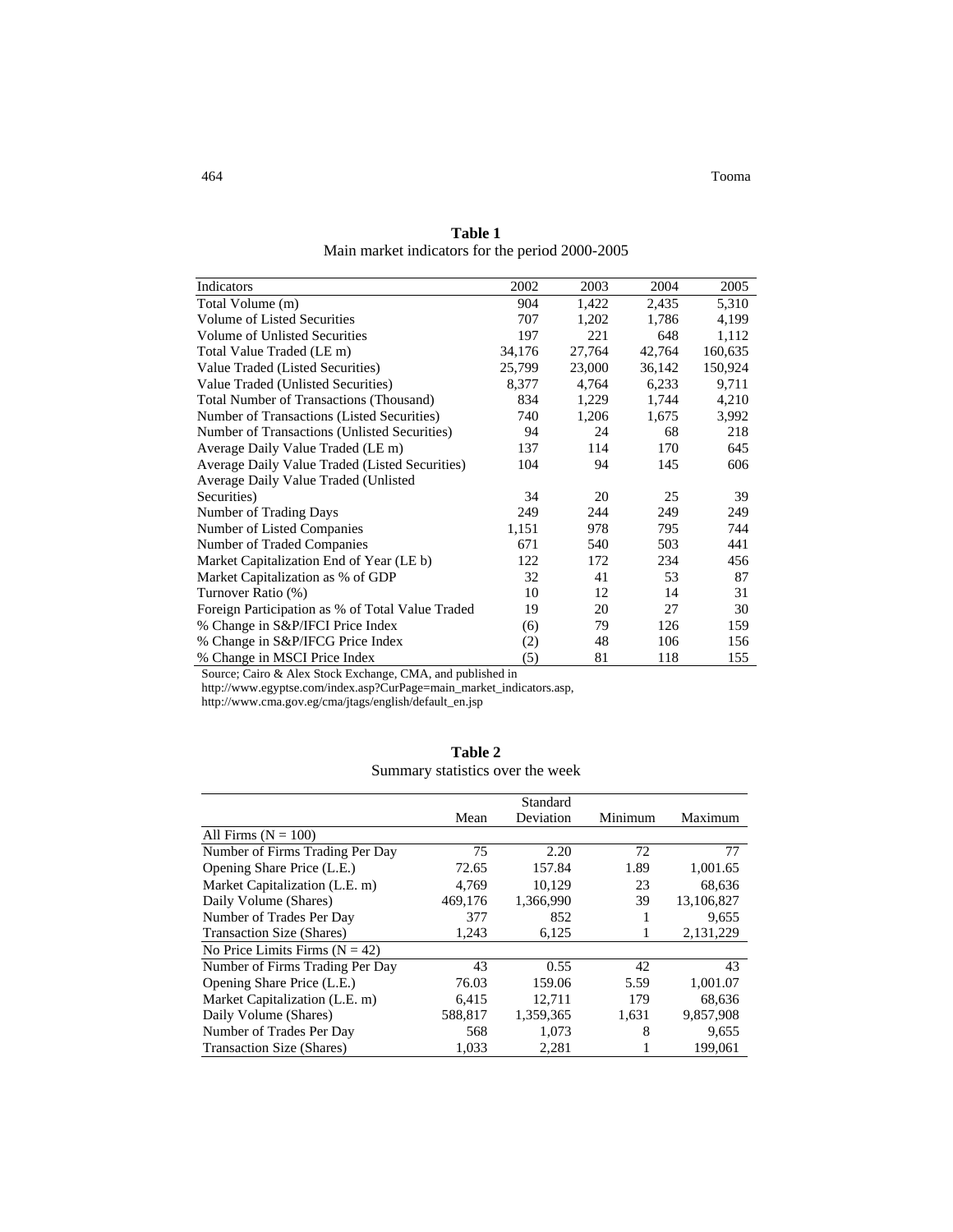|                                 |         | Standard  |         |            |
|---------------------------------|---------|-----------|---------|------------|
|                                 | Mean    | Deviation | Minimum | Maximum    |
| Price Limits Firms $(N = 58)$   |         |           |         |            |
| Number of Firms Trading Per Day | 32      | 1.64      | 30      | 34         |
| Opening Share Price (L.E.)      | 68.24   | 158.46    | 1.89    | 1,001.65   |
| Market Capitalization (L.E. m)  | 2,591   | 4,310     | 23      | 20,513     |
| Daily Volume (Shares)           | 310,209 | 1,286,352 | 39      | 13,106,827 |
| Number of Trades Per Day        | 125     | 238       |         | 2,105      |
| Transaction Size (Shares)       | 2.423   | 14,080    |         | 2,131,229  |

Table 2 (continued)

Out of the 100-firm sample, 44 companies do not have price limits. These firms are on average, larger, more active, and more liquid than those that have price limits imposed on them. Following Michayluk and Sanger (2006), we calculate day-end returns, using the last two transactions of the day, for every security and each trading day that are then averaged over the 247 trading days. This averaged time-series is compared to the averaged intra-day return of all securities on each trading day. We calculate an intra-day return using transacted prices of two consecutive transactions, ignoring the first and last transaction of a trading day, which is then averaged per security for the day. Then statistical tests are performed using the 247 day averaged time-series for both the day-end and Intra-day returns. Comparisons are conducted for the full sample as well as the two subsamples of firms using both parametric (analysis of variance [ANOVA]) and nonparametric (Wilcoxon rank) tests.

### **VI. RESULTS**

The results of our tests indicate that there exists a very significant and large<sup>2</sup> day-end effect on the CASE. Table 3 presents an analysis of day-end and intra-day returns for the full sample and the subsamples: (1) firms that trade freely with no price limits, and (2) firms that trade with 5% symmetric price limits.

There is a total of 18,625 final transaction returns in the sample; 10,621 for firms without price limits and 8,004 for firms with price limits. The average final transaction return for the entire sample is 0.1234%, which is significantly different from zero at the 1% level with a t-statistic of 31.32. When compared to the average intra-day returns for the period, we find that day-end returns are significantly larger at the 1%. This is consistent with other empirical work; for example, Harris (1989) reports a mean final transaction return of 0.05% for the NYSE stocks from December 1981 to January 1985. Furthermore, Gosnell (1995) reports a mean closing return of 0.054% on the NYSE and AMEX from 1985 to 1991 and finally, Michayluk and Sanger (2006) reports an average closing return of 0.0957%.

Next, we test the effect of price limits on final returns. Both parametric and nonparametric tests for equality of means provide evidence that the day-end effect is also present and significant at the 1% level in both sub-samples. The average day-end return for stocks with price limits is nearly 2.4 times greater than stocks without price limits (0.2261% vs. 0.0972%). These results could be explained by two reasons. First,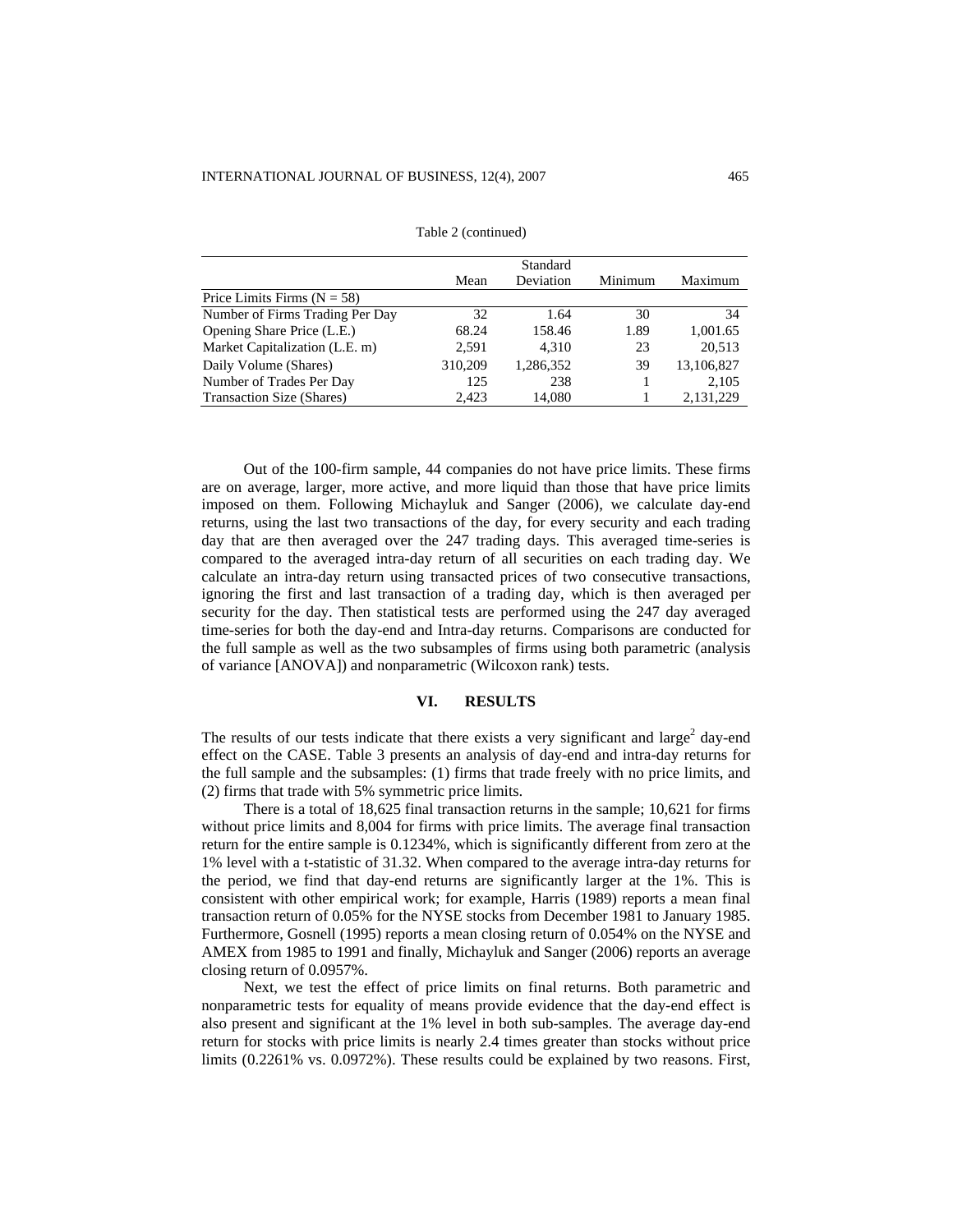related to price limit literature<sup>3</sup>, Tooma (2006) shows that circuit breaker mechanisms like price limits attract<sup>4</sup> stock prices toward the bounded limits because traders advance their trades in anticipation of failing to execute when limits are hit. Second, on the CASE, stocks trading with price limits are usually traded less frequently than stocks without price limits, it is possible that the difference in day-end returns is due to the higher spreads associated with the illiquidity of the price limited stocks.

|                       | Final Average                      | <b>Intraday Average</b> | <b>ANOVA</b>    |
|-----------------------|------------------------------------|-------------------------|-----------------|
|                       | Returns                            | Returns                 | (Wilcoxon)      |
| All Firms $(N = 100)$ |                                    |                         |                 |
| Mean $(\%)$           | 0.1234                             | 0.023                   |                 |
| t-statistic           | $31.32***$                         | $14.02***$              |                 |
| $N$ (Days)            | 247                                | 247                     | $574.66^\ast$   |
| % Positive            | 89.3                               | 61.3                    | (241.11)        |
| % Negative            | 10.7                               | 38.7                    |                 |
|                       | No Price Limits Firms ( $N = 44$ ) |                         |                 |
| Mean $(\%)$           | 0.0972                             | 0.0442                  |                 |
| t-statistic           | 24.98***                           | $18.61***$              | 382.79**        |
| $N$ (Days)            | 247                                | 247                     | $(212.08)$ **   |
| % Positive            | 83.4                               | 47.1                    |                 |
| % Negative            | 16.6                               | 52.9                    |                 |
|                       | Price Limits Firms $(N = 56)$      |                         |                 |
| Mean $(\%)$           | 0.2261                             | 0.0961                  | $216.36***$     |
| t-statistic           | $32.68***$                         | $17.22***$              | ***<br>(118.12) |
| $N$ (Days)            | 247                                | 247                     |                 |
| % Positive            | 92.2                               | 80.1                    |                 |
| % Negative            | 7.8                                | 19.9                    |                 |

**Table 3**  Average day-end returns

∗∗∗ Significant at 1% level. ∗∗ Significant at 5% level.

In essence, it is hard to know whether the higher average day-end return observed for stocks with price limits is due to the presence of price limits, or to firms' characteristics. As was mentioned earlier, firms trading with price limits are on average smaller and less liquid than firms without price limits. In order to distinguish between effects we conduct two more tests. First, we follow Harris (1989) and Michayluk and Sanger (2006) in dividing stocks into price-level groups to investigate whether lowprice securities lead to higher day-end returns. Table 4 divides firms into five price groups with each stock assigned to a group based on its price at the beginning of the sample period. As can be seen firms are concentrated around the less than L.E. 50 group with only 1 out of 100 sample firms having prices above L.E. 500. Both parametric and nonparametric tests still show that firms trading with price limits have significantly higher day-end returns than those without price limits. Furthermore, there is a clear positive relation between the price-level and the magnitude of the day-end average return. These results contradict those of Harris (1989).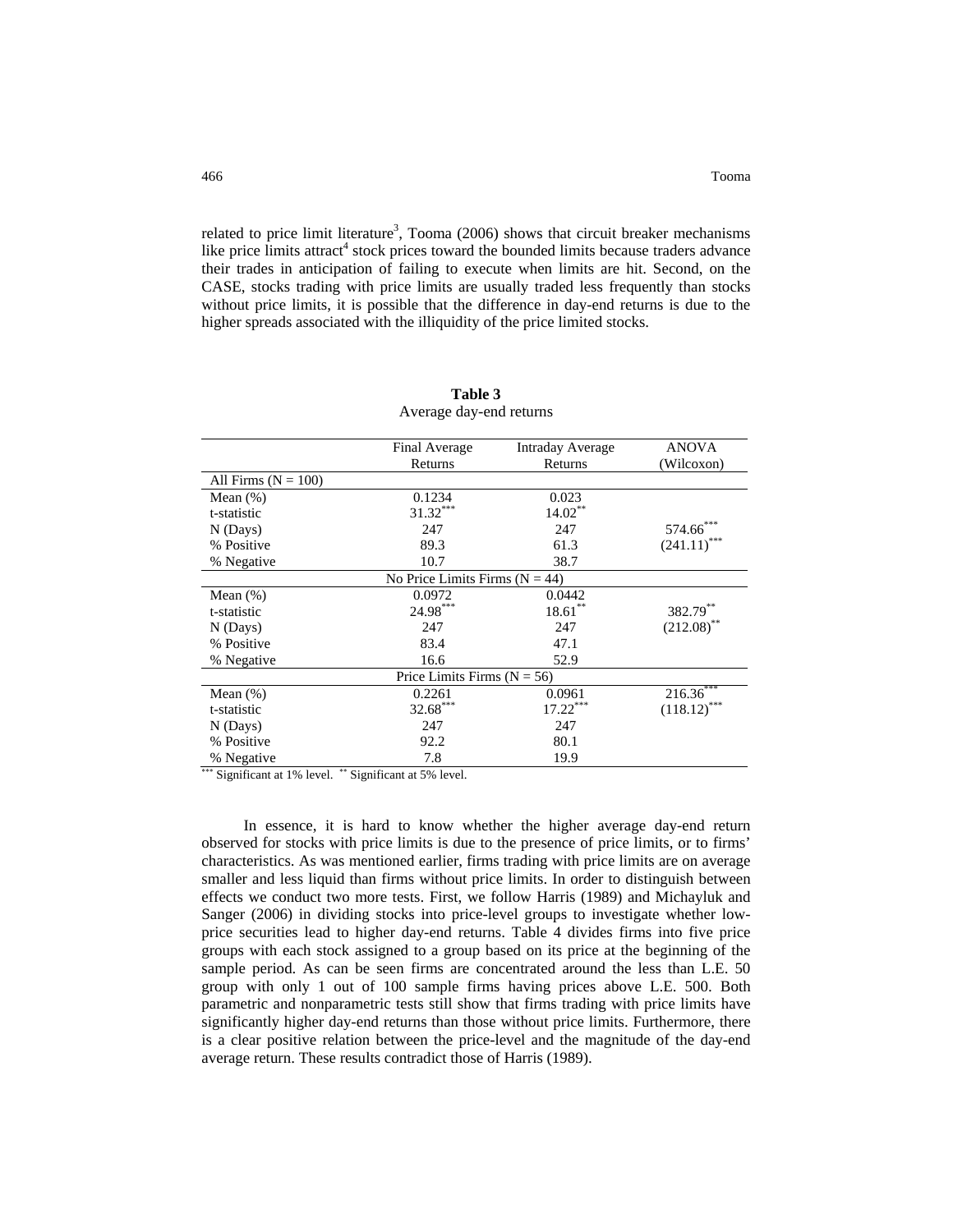# INTERNATIONAL JOURNAL OF BUSINESS, 12(4), 2007

#### 467

 $>500$ 

**IAR** 

**Table 4**  Average day-end returns classified by price level<br>50-100 100-200  $\langle$  L.E. 50  $\sim$  50-100  $\sim$  100-200  $\sim$  200-500  $\sim$  500 FAR IAR FAR IAR FAR IAR FAR IAR FAR IAR All Firms

| All Firms    |            |            |           |             |                       |                             |            |               |            |            |
|--------------|------------|------------|-----------|-------------|-----------------------|-----------------------------|------------|---------------|------------|------------|
| $N$ (Firms)  |            | 59         |           | 24          |                       | 11                          |            | 5             |            |            |
| Mean $(\%)$  | 0.0672     | 0.0134     | 0.0861    | 0.0116      | 0.0881                | 0.0124                      | 0.0992     | 0.0014        | 0.0792     | 0.0013     |
| t-statistic  | $7.41***$  | $4.95***$  | $6.92***$ | $3.95***$   | $4.33***$             | $3.82***$                   | $5.57***$  | $4.71***$     | $4.07***$  | $3.64***$  |
| N(Days)      | 247        |            |           | 247         |                       | 247                         | 247        |               | 247        |            |
| % Positive   | 68.5       | 72.1       | 70.8      | 82.1        | 67.9                  | 70.4                        | 81.3       | 80.7          | 66.7       | 39.4       |
| % Negative   | 31.5       | 27.9       | 29.2      | 17.9        | 32.1                  | 29.6                        | 18.7       | 19.3          | 33.3       | 60.6       |
| <b>ANOVA</b> |            | $5.28***$  |           | $11.39***$  |                       | $9.28***$                   |            | $8.07***$     |            | $10.22***$ |
| Wilcoxon     | $22.31***$ |            |           | $19.82***$  |                       | $31.72***$                  | $21.47***$ |               |            | $20.32***$ |
|              |            |            |           |             | No Price Limits Firms |                             |            |               |            |            |
| $N$ (Firms)  |            | 29         |           | $\mathbf Q$ |                       | $\mathcal{D}_{\mathcal{L}}$ |            | $\mathcal{E}$ |            |            |
| Mean $(\%)$  | 0.0212     | 0.0019     | 0.0444    | 0.01        | 0.0341                | 0.0098                      | 0.0412     | 0.0214        | 0.0792     | 0.0013     |
| t-statistic  | $3.45***$  | $4.01***$  | $4.98***$ | $3.22***$   | $3.67***$             | $3.93***$                   | $7.61***$  | $6.92***$     | $4.07***$  | $3.64***$  |
| N(Days)      |            | 247        |           | 247         |                       | 247                         | 247        |               | 247        |            |
| % Positive   | 55.5       | 61.6       | 66.6      | 75.8        | 70.2                  | 75.6                        | 76.4       | 75.5          | 66.7       | 39.4       |
| % Negative   | 44.5       | 38.4       | 33.4      | 24.2        | 29.8                  | 24.4                        | 23.6       | 24.5          | 33.3       | 60.6       |
| <b>ANOVA</b> |            | $7.21***$  |           | $6.99***$   |                       | $8.29***$                   |            | $7.78***$     |            | $10.22***$ |
| Wilcoxon     |            | $18.61***$ |           | $21.21***$  |                       | $22.46***$                  |            | $29.74***$    | $20.32***$ |            |
|              |            |            |           |             | Price Limits Firms    |                             |            |               |            |            |
| $N$ (Firms)  |            | 30         |           | 15          |                       | 9                           |            | 2             | $\Omega$   |            |
| Mean $(\%)$  | 0.1164     | 0.0141     | 0.1321    | 0.0152      | 0.1274                | 0.0296                      | 0.1427     | 0.0011        | N/A        | N/A        |
| t-statistic  | $3.62***$  | $4.15***$  | $3.84***$ | $4.02***$   | $6.66***$             | $5.09***$                   | $7.92***$  | $4.21***$     | N/A        | N/A        |
| N(Days)      | 247        |            |           | 247         |                       | 247                         | 247        |               |            | N/A        |
| % Positive   | 70.1       | 62.4       | 74.3      | 80.1        | 61.9                  | 67.3                        | 79.2       | 78.4          | N/A        | N/A        |
| % Negative   | 29.9       | 37.6       | 25.7      | 19.9        | 38.1                  | 32.7                        | 20.8       | 21.6          | N/A        | N/A        |
| <b>ANOVA</b> |            | $10.28***$ |           | $9.92***$   |                       | $21.42***$                  |            | $11.47***$    |            | N/A        |
| Wilcoxon     |            | 27.79***   |           | $31.36***$  |                       | $19.92***$                  |            | $36.72***$    |            | N/A        |

(FAR = Final Average Return, IAR = Intra-day Average Return)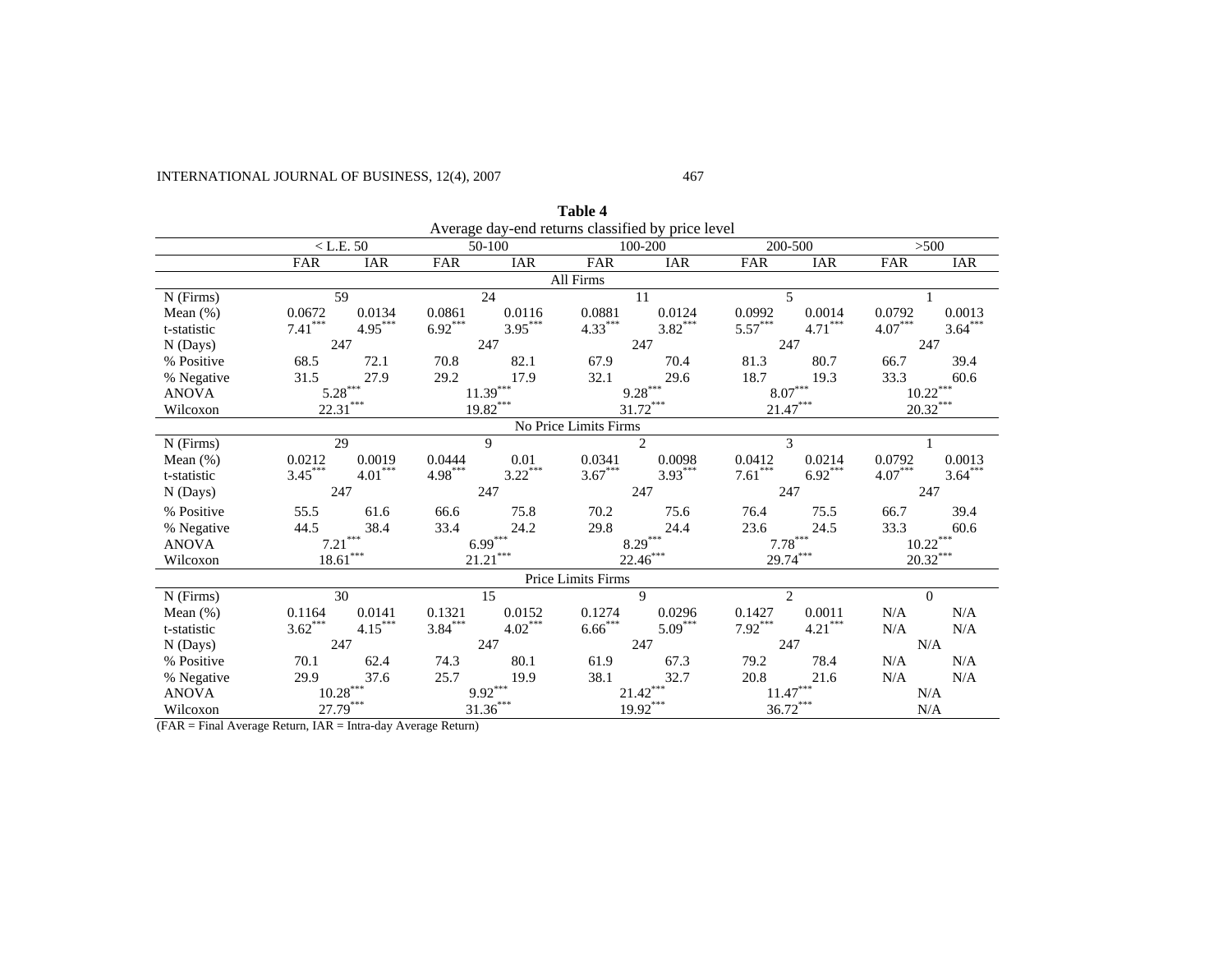Second, in order to strengthen our results, we follow Michayluk and Sanger (2006) in running cross-sectional OLS regressions where the dependent and the independent variables are the time-series averages of each firm. The dependent variable is the average day-end effect of each firm and the independent variables include average values of trade size, daily share volume, number of trades per day, stock price, firm capitalization and a dummy variable to indicate if the firm trades with a price limit or not. Michayluk and Sanger (2006) note that "trade size and number of trades are highly correlated with share volume and stock price is highly correlated with firm capitalization" (p.141). Therefore, we estimate two regressions with alternate sets of independent variable specifications. Table 5 reports the results. For both specifications, there are only two significant variables at the 1% level. Day-end returns are negatively related to firm capitalization and are positively related to the price limit dummy. Given the limitations if the data it is still uncertain if the imposition of price limits or other microstructure issues are the cause of higher day-end returns.

**Table 5**  Regression of day-end return on firm trading characteristics

|                              | Regression 1 |             | Regression 2 |             |  |
|------------------------------|--------------|-------------|--------------|-------------|--|
| <b>Independent Variables</b> | Coefficient  | t-statistic |              | t-statistic |  |
| Intercept                    | 0.0002       | 1.22        | 0.0011       | 1.41        |  |
| Price Limit Dummy            | 1.2342       | $4.21***$   | 1.1461       | $3.98***$   |  |
| Trade Size                   | $-0.4256$    | $-1.21$     | N/A          | N/A         |  |
| Number of Trades             | $-0.3162$    | $-1.09$     | N/A          | N/A         |  |
| Share Volume                 | N/A          | N/A         | $-0.2964$    | 0.49        |  |
| <b>Stock Price</b>           | 0.0022       | 0.92        | N/A          | N/A         |  |
| Firm Capitalization          | N/A          | N/A         | $-0.0621$    | $-3.94***$  |  |
| RSOUARED (%)                 | 11.2         |             | 9.6          |             |  |
| F-Value                      | $10.4***$    |             | $.6***$      |             |  |

# **IV. CONCLUSION**

This paper investigates whether the introduction of a volume weighted average price (VWAP) to act as the closing price has eliminated the day-end phenomenon on the Cairo and Alexandria Stock Exchange (CASE) as it was intended to do or not. Using both parametric and nonparametric tests, we compare between day-end returns and intraday returns for the full sample, as well as, two sub-samples divided depending on whether the firm is traded under the 5% price limit rule or not. Results show that: (1) the day-end effect is present and significant on the CASE; (2) the effect is significantly larger for stocks that are restricted by 5% price limits; and (3) inline with U.S. market data the effect is significantly higher for low-price stocks.

These results suggest that the VWAP mechanism that was introduced has not accomplished what it was intended for: the elimination of the day-end effect. The results also suggest that the imposed price limit rule might has played a role in magnifying the day-end effect. Given the data limitations, this final result should be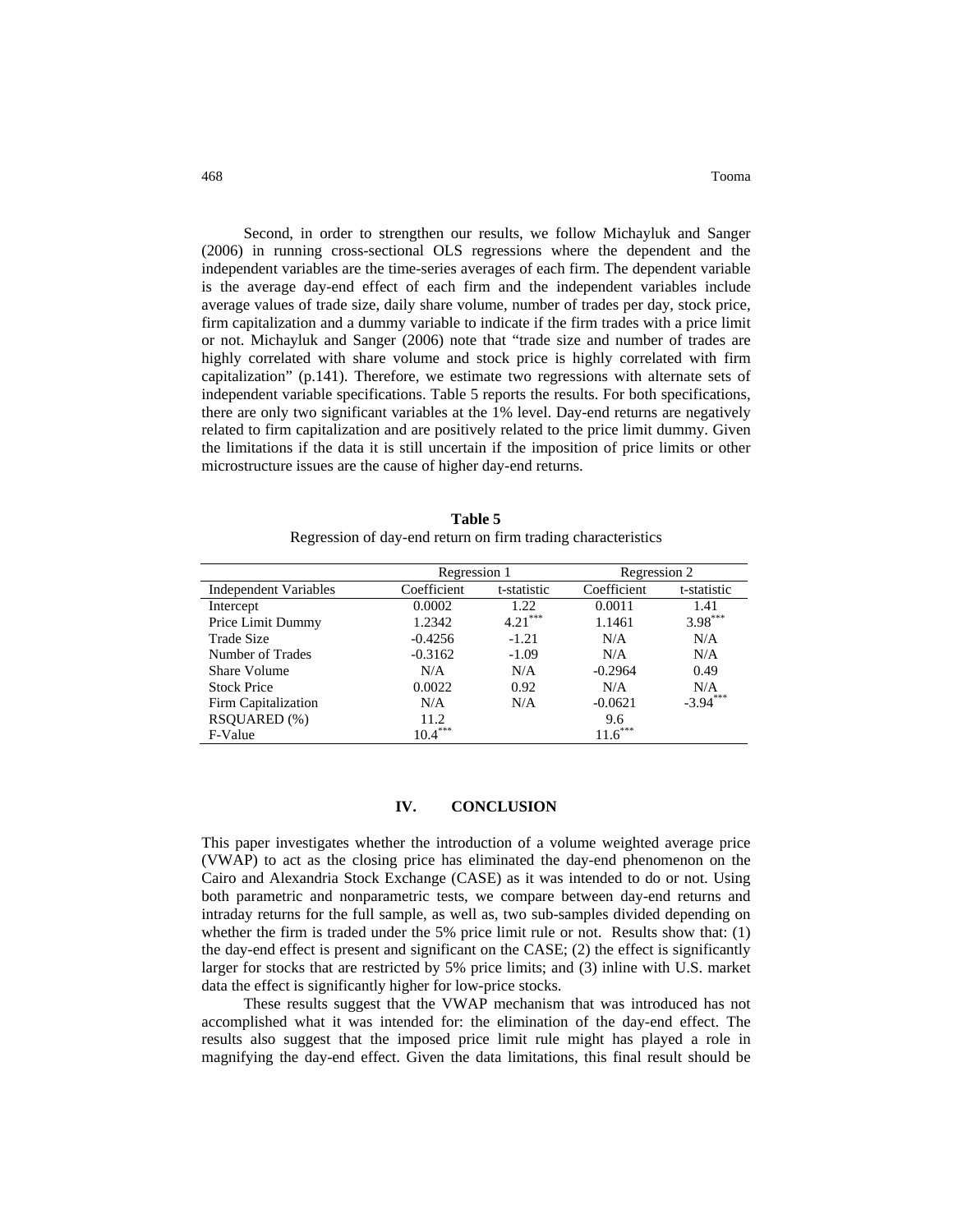interpreted very cautiously as it is not clear whether it is the price limit rule or other microstructure fundamentals that are the cause of the higher day-end returns. To fully evaluate the causal effect between price and day-end effects, it would be essential to examine a larger sample and include more markets.

## **ENDNOTES**

- 1. Exchanges rate is:  $$1 = L.E. 5.75$
- 2. Compared to day-end effects referenced in other studies surveying western emerged markets.
- 3. For an extensive literature review of price limits see Harris (1988) and Tooma (2005).
- 4. Defined in the literature as the "Magnet Effect".

#### **REFERENCES**

- Aly H., S. Mehdian, and M.J. Perry, 2004, "An Analysis of Day-of-the-Week Effects in the Egyptian Stock Market," *International Journal of Business* 9, 301-08.
- Berkman, H., and O.W. Steenbeek, 1998, "The Influence of Daily Price Limits on Trading in Nikkei Futures," *Journal of Futures Markets* 18, 265-79.
- Cheung, Y.L., 1995, "Intradaily Returns and the Day-end Effect: Evidence from the Hong Kong Equity Market," *Journal of Business Finance and Accounting* 22, 1023-34.
- Cho, D.D., J. Russel, G.C. Tiao, and R. Tsay, 2003, "The Magnet Effect of Price Limits: Evidence from High Frequency Data," *Journal of Empirical Finance* 10, 133-68.
- Cushing, D., and A. Madhavan, 2000, "Stock Returns and Trading at the Close," *Journal of Financial Markets* 3, 45-67.
- Gosnell, T., 1995, "End-of-day Price Movements and the Concentration of Trading at the Close," *Research in Finance* 12, 97-117.
- Harris, L., 1986, "A Transactions Data Study of Weekly and Intradaily Patterns in Stock Returns," *Journal of Financial Economics* 16, 99-117.
- Harris, L., 1988, "Circuit Breakers and Program Trading Limits: What Have we Learned?" in: *Brookings-Wharton Papers on Financial Services*, edited by R.E. Litan and A.M. Sanromero (Brookings Institutions Press, Washington DC) 17-63.
- Harris, L., 1989, "A Day-end Transaction Price Anomaly," *Journal of Financial and Quantitative analysis* 24, 29-45.
- McInish, T., and R. Wood, 1990, "An Analysis of Transactions Data for the TorontoStock Exchange: Return Patterns and End-of-day Effect," Journal *of Banking and Finance* 14, 441-58.
- Michayluk, D. and G.C. Sanger, 2006, "Day-end Effect on the Paris Bourse," *Journal of Financial Research* 29, 131-46.
- Mohie Eldin, M. and M. S. Sourial, 2000, "Institutional Aspects, Distributional Characteristics and Efficiency of Egyptian Securities Market," in: *Arab Stock Markets: Recent Trends and Performance,* edited by Riad Dahe. Cairo: AUC Press, 1-44.